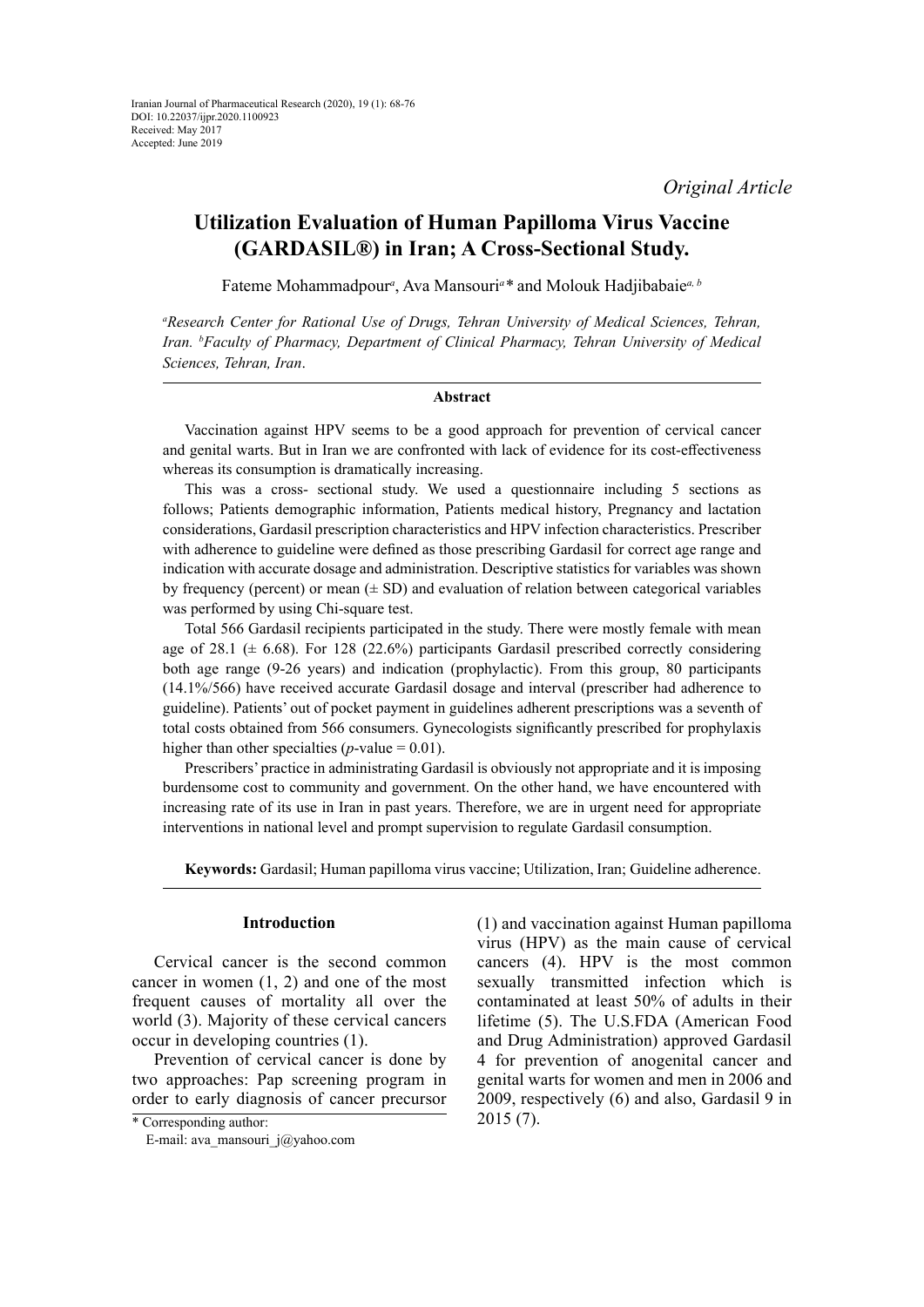Persistent HPV infections by highrisk HPV types (16, 18, 31, 33, 35, 39, 45, 51, 52, and 58) are the reason of 99% of cervical cancers and cancers and 70% of them attributed to HPV type 16 and 18 (8). Among cervical cancer population in Iran, 77.7 % (61.9% to 83.7 % depending on their geographical regions) were infected with HPV. The Frequency of Subtypes in this Iranian population were; 50.1% subtype 16, 14.4% subtype 18, 8.1% subtype 31 and 6.1% subtype 33 (9). Frequencies of these subtypes are similar worldwide (10), except subtype 31 which is higher in Iran (8.1-9.5%) (9, 10) in comparison to its worldwide reported rate (3.5%) (10). So, vaccination against HPV in Iran also seems to be a good approach for prevention of cervical cancer and genital warts, especially new generation of vaccine which cover subtype 31.

Until now, three type of antipapilloma virus vaccine manufactured: Gardasil 4, Cervarix and Gardasil 9. Gardasil 4 currently is available in Iran and Gardasil 9 does not exist in Iran drug list.

Gardasil 4 is expensive. Although Gardasil is covered by insurance in 19 countries (5) or it is funded by the government for vaccination program in some other countries (e.g. USA and Australia) (11, 12), its expenditure is not entirely or partly covered by Iran public insurance companies. On the other hand, Khatib *et al.* stated that quadrivalent HPV vaccine (Gardasil 4) is not cost-effective in Iran based on their base-case parameters value study (5). Nevertheless, Gardasil sale pattern dramatically increased in the last five years, about 19 times, based on the available data of Iran pharmaceutical wholesale data (provided by Food and Drug department of the I.R. Iran Ministry of Health).

Assessing Gardasil use situation in Iran seems necessary, considering increasing consumption of this vaccine while we are confronted with lack of evidence for its cost effectiveness. Hence, we evaluated utilization of Gardasil and assessed prescribers' adherence to U.S.FDA and ACIP (Advisory Committee to Immunization Practice) guidelines for Gardasil administration (6, 13).

#### **Method**

### *Setting and Study design*

This was a cross- sectional, Drug Utilization Evaluation (DUE) study. It was carried out from February 2014 to July 2015 at 13 Aban Foghe-Takhassosi Pharmacy affiliated with pharmacy faculty, Tehran University of Medical Sciences (TUMS), in Tehran, Iran. 13 Aban Foghe-Takhassosi pharmacy is one of the few authorized pharmacies in Iran for Gardasil distribution. The study was approved by the research council of Research Center for Rational Use of Drugs, and TUMS institutional review board and Committee for Research Ethics.

### *Participants' characteristics*

We included all the individuals who referred to the pharmacy with a prescription containing Gardasil, regardless of their age, gender, insurance, and physician specialty. Patients were excluded if they refuse to cooperate, not willing to give any contact information for further evaluation and could not provide sufficient information since Gardasil was not prescribed for them or they have filled the questionnaire in their former visit.

# *Data acquisition*

#### *Questionnaire*

We used a questionnaire to collect the information. The questionnaire was designed according to guidelines. It contains 19 questions (3 open ended questions and 16 multiple choice questions) which was selfadministered. The questionnaire included 5 sections as follows:

1. *Patients demographic information*: age, sex, and educational level,

2. *Patients medical and drug history*: underlying diseases and drugs,

3. *Pregnancy and lactation considerations*: Pregnancy and lactation status,

4. *Gardasil prescription characteristics*: number of prescribed dose, number of received dose, dose interval, physician specialty, prescribing intention (prophylactic or therapeutic based on patients' information),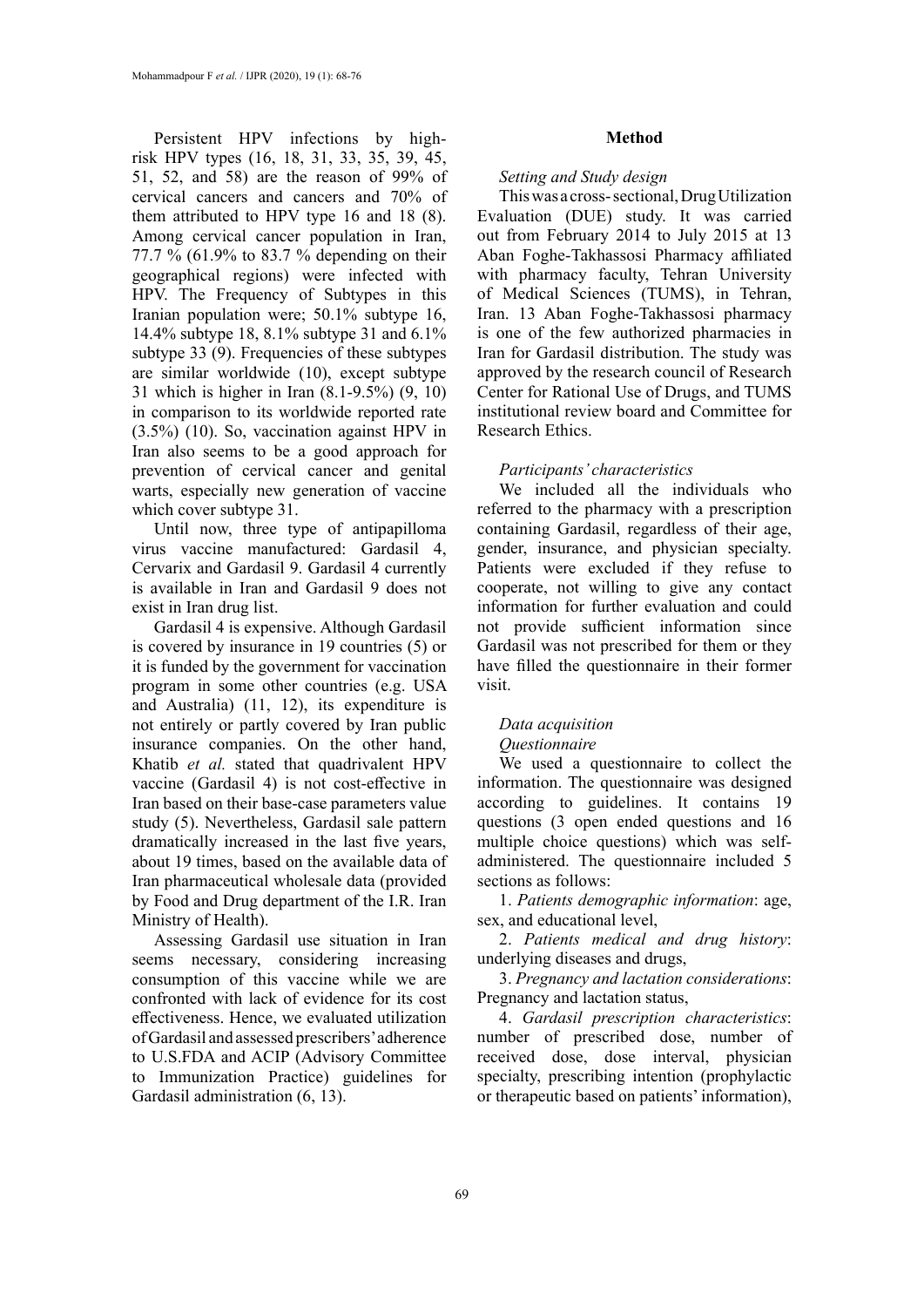patients' perception about Gardasil insurance,

5. *HPV infection characteristics*: HPV infection existence, wart presence, HPV PCR (polymerase chain reaction) test result, Papanicolaou test (Pap smear) program (former or later tests).

# *Filling instructions*

Individuals received the questionnaire at the admission time from the pharmacy technician. They have responded to the questions during the dispensing process and until they were called by the pharmacist. Whenever the prescription was filled, the pharmacist in charge would take the questionnaire, and check that all of the questions were answered. The questions about PCR laboratory test and HPV types were asked face to face by pharmacist to reduce the probable confusion. If the test results were unavailable at the time, pharmacist would request for their contact information and permission for further evaluation by calling them. Afterwards, the pharmacist would obtain the omitted information few days later over a phone call.

# *Data extraction analysis*

Frequency of different variables was calculated, i.e.: sex, age, educational level, underlying disease, physician specialty and pregnancy and lactation, Gardasil prescription indication, and PCR-test result.

To assess Gardasil practice, we used US-FDA protocol (13) and the Advisory Committee on Immunization Practices (ACIP) protocol (6) of HPV vaccination. According to these guidelines, Gardasil could be used in male and female in age of 9-26 years old in order to prevent from HPV infection. Although, ACIP recommended routine vaccination of HPV vaccine for age 11-12, and catch up vaccination was also offered to 13-26. Therefore, for accuracy of Gardasil indication we evaluate the participants regarding their age, sex, and Gardasil prescribing intention based on the mentioned guidelines criteria.

Accurate Gardasil dosage and administration was defined as three doses of Gardasil within correct intervals according to FDA and ACIP guidelines. Frequency of correct administration was reported based on the approved protocols; there should

be 1 to 2 months between first and second administration of vaccine, 4 months between second and third administration and minimum interval of 6 months between first and third administration.

The individuals were categorized regarding the adherent to the guidelines and their amount of payment was compared to identify the amount of total paid out expenditure in inaccurate practices. Guideline adherence was defined as prescribing Gardasil for correct age range and indication with accurate dosage and administration.

Finally correlation between physician specialty and patient educational level within correct or incorrect prescription indications was evaluated.

# *Statistical methods*

Descriptive statistics were shown by using frequency (percent) for qualitative variables and mean  $(\pm SD)$  for quantitative variables. In analytic phase, evaluation of relation between categorical variables was performed by using Chi square test. *P*-values less than 0.05 were considered as significant.

#### **Results**

A total of 566 participants filled out the questionnaire. Most of participants were female and their age ranged between 9 to 68 years old with mean age of 28.1 ( $\pm$  6.68). Table 1 represents patients' demographic and medical information.

Underlying diseases were reported in 22 patients as follows: asthma  $(n = 10)$ , multiple sclerosis (n = 7), autoimmune disease (n = 4), organ transplantation  $(n = 3)$ , and rheumatoid arthritis ( $n = 1$ ).

Gardasil were mostly prescribed for prophylaxis by gynecologists (53.0%) and in 3 doses. Details about prescription characteristics are shown in Table 2.

Information about prescribed doses of Gardasil was documented for 493 consumers. Of these participants, 459 (93.1%) had three prescribed doses, which 379 (82.6%) of them were informed correctly about dose intervals.

We categorized some of participants and prescriptions characteristics based on Gardasil indication in Table 3. In incorrect indication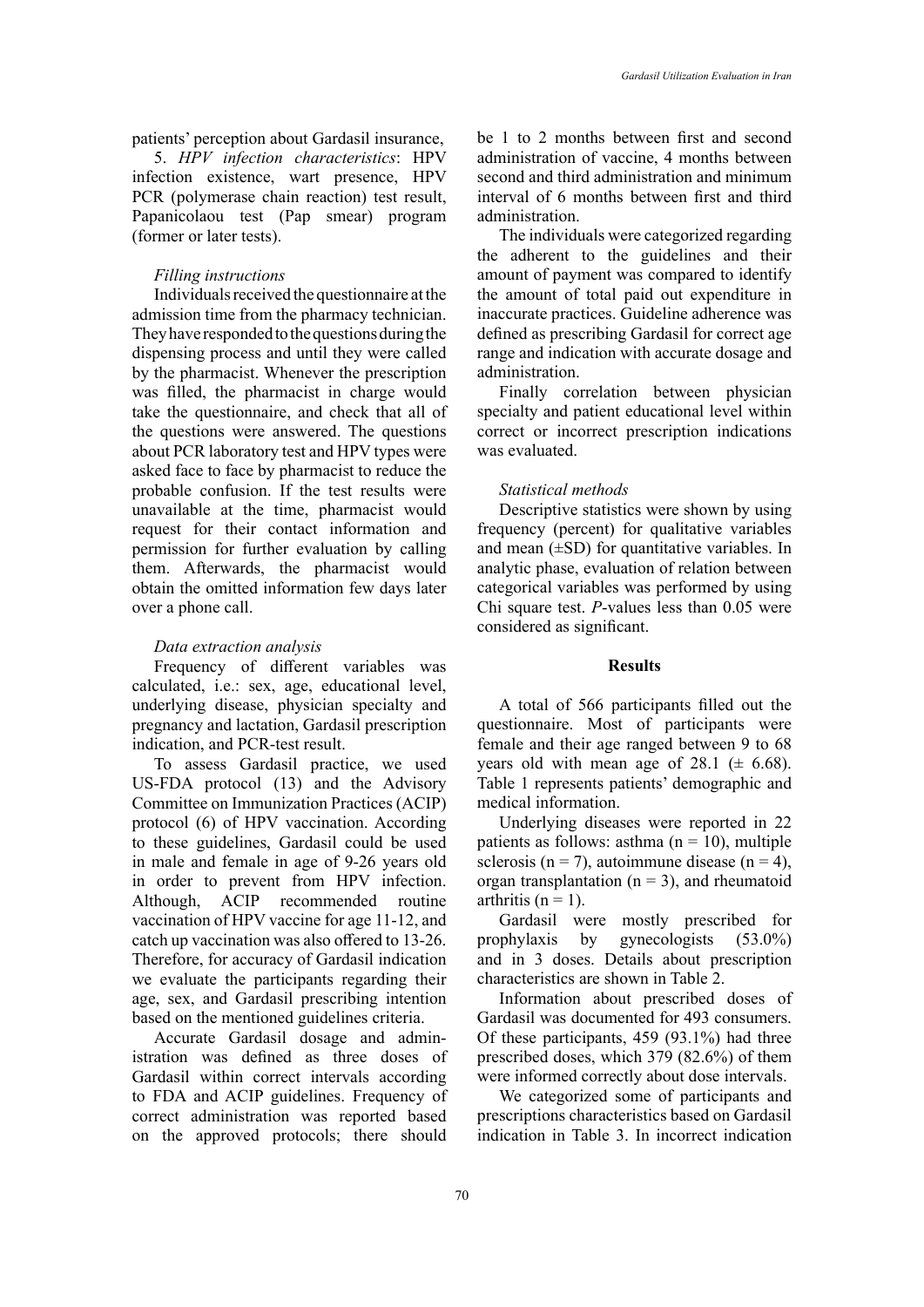| Patients characteristic                | N(%)       |  |
|----------------------------------------|------------|--|
| Age                                    |            |  |
| $>26$                                  | 292 (51.6) |  |
| $9 - 26$                               | 206 (36.4) |  |
| Unanswered                             | 68 (12.0)  |  |
| Sex                                    |            |  |
| Male                                   | 92(16.3)   |  |
| Female                                 | 466 (82.3) |  |
| Unanswered                             | 8(1.4)     |  |
| <b>Educational level</b>               |            |  |
| BS and Above the BS                    | 380 (67.1) |  |
| lower than BS                          | 120(21.2)  |  |
| Unanswered                             | 66 (11.7)  |  |
| Underlying disease                     |            |  |
| Positive                               | 22(3.9)    |  |
| Negative                               | 544(96.1)  |  |
| PCR test result*                       |            |  |
| Negative                               | 31(6.7)    |  |
| Positive for one of vaccine subtypes** | 67(14.4)   |  |
| Positive all four types in a case      | 0          |  |
| Positive other types***                | 24(5.2)    |  |
| Not available                          | 39(8.4)    |  |
| No PCR                                 | 221(47.4)  |  |
| Unanswered                             | 84(18)     |  |
| Awareness of routine Pap test checkup* |            |  |
| Yes                                    | 183(39.3)  |  |
| No                                     | 182(39.1)  |  |
| Do not know                            | 101(21.7)  |  |
| Pregnancy*                             |            |  |
| Positive                               | 4(0.9)     |  |
| Negative                               | 343 (73.6) |  |
| Unanswered                             | 119(25.5)  |  |
| Lactation*                             |            |  |
| Positive                               | 6(1.3)     |  |
| Negative                               | 333 (71.5) |  |
| Unanswered                             | 127(27.2)  |  |
| Total                                  | 566        |  |

**Table 1.** Patient's demographic and medical information.

other types in addition to one of vaccine subtypes. \* PCR test result, Pregnancy, Lactation and Contraceptive method were reported only in females ( $N = 466$ ), \*\*subtypes 6 or 11 or 16 or 18, \*\*\* There are 13 persons which have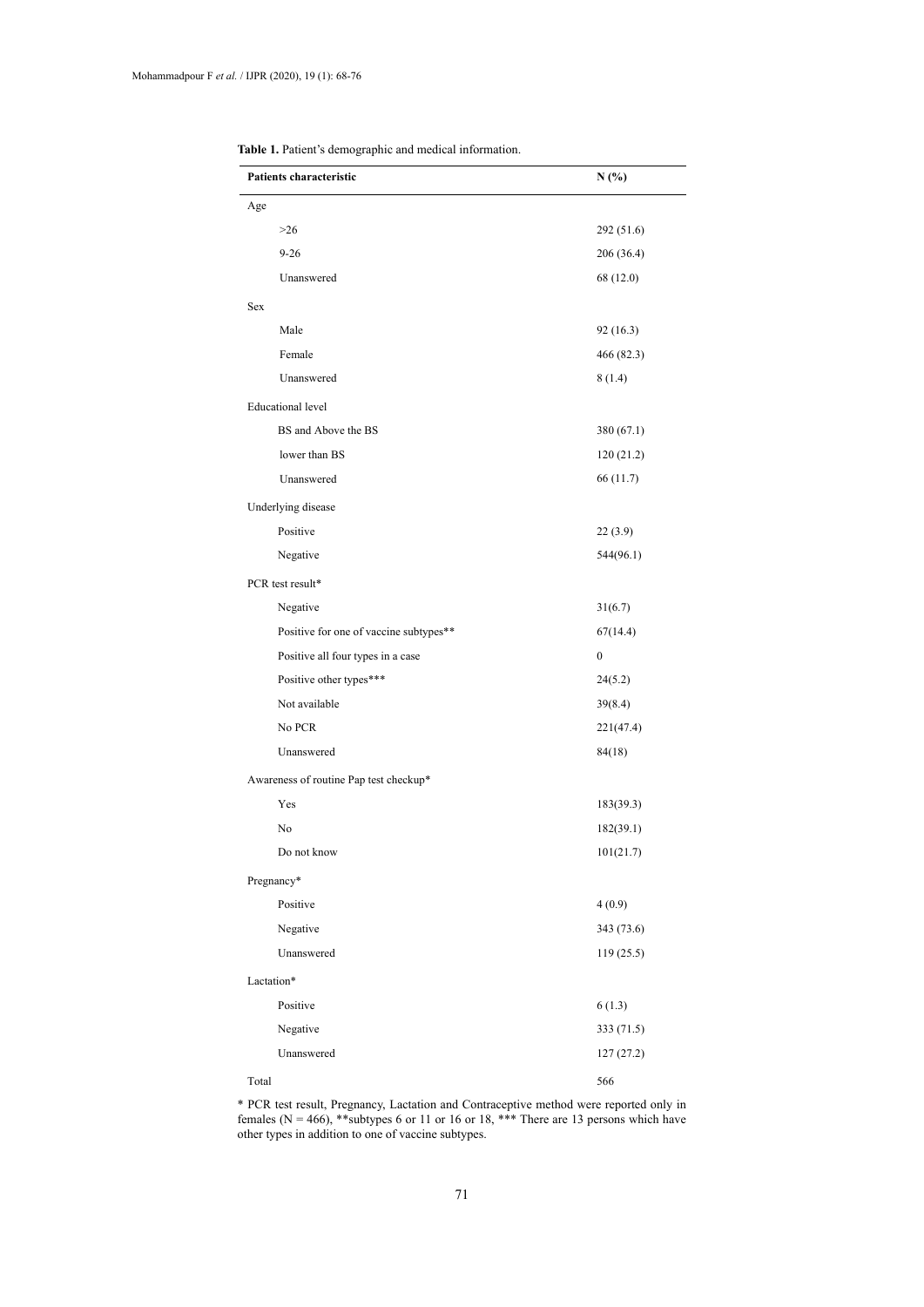| <b>Prescription characteristics</b> | N(%)       |  |  |  |  |
|-------------------------------------|------------|--|--|--|--|
| Indication                          |            |  |  |  |  |
| Correct (Prophylaxis)               | 348 (61.5) |  |  |  |  |
| Incorrect (Treatment)*              | 168(29.7)  |  |  |  |  |
| Don't know                          | 29(5.1)    |  |  |  |  |
| Unanswered                          | 21(3.7)    |  |  |  |  |
| Interval                            |            |  |  |  |  |
| Correct                             | 432(76.3)  |  |  |  |  |
| Incorrect                           | 89(15.7)   |  |  |  |  |
| Unanswered                          | 45(8)      |  |  |  |  |
| Prescribed dose                     |            |  |  |  |  |
| 3 doses                             | 459(81.1)  |  |  |  |  |
| Other                               | 34(6)      |  |  |  |  |
| Unanswered                          | 73(12.9)   |  |  |  |  |
| Physician specialty**               |            |  |  |  |  |
| Gynecologist                        | 300(53.0)  |  |  |  |  |
| Dermatologist                       | 82(14.5)   |  |  |  |  |
| Urologist                           | 16(2.8)    |  |  |  |  |
| Infectious disease specialists      | 14(2.5)    |  |  |  |  |
| Other                               | 35(6.2)    |  |  |  |  |
| Unknown                             | 119(21)    |  |  |  |  |
| Total                               | 566        |  |  |  |  |

|  | Table 2. Gardasil prescription characteristics. |
|--|-------------------------------------------------|
|  |                                                 |

\*45 person claimed to receive vaccine for both Prophylaxis and Treatment, \*\*Specialties with more than 10 prescriptions in the study.

group (treatment), 168 participants ranged between 17 to 68 years old  $(29.1 \pm 6.8)$  and in correct indication category (prophylaxis), 348 participants ranged between 9 to 50 years old  $(28 \pm 6.7)$  and in both groups they were mostly female. More details are provided in Table 3.

About 206 (36.4%) participants aged between 9-26 years and 348 (61.5%) interviewees were received Gardasil for prophylaxis indication. By putting these findings together, Gardasil practice was concordant to the guidelines for 128 (22.6%) participants. Among them 80 (14.1%/566 participants) have accurate Gardasil dosage

and interval administration (guideline adherent participants).

Patients' out of pocket payment in guidelines adherent users (80; 14.1%) was 6\*108 IRR which was a seventh of total costs obtained from 566 consumers (some costumers did not received 3 doses). From 470 participants who answered to the impact of the insurance coverage in Gardasil uptake, 370 (78.7%) stated that insurance coverage can have a positive impact on Gardasil utilization.

Gynecologists prescribed for prophylaxis significantly higher than other specialties (191 Out of 300; 63.7% and  $p = 0.01$ ). We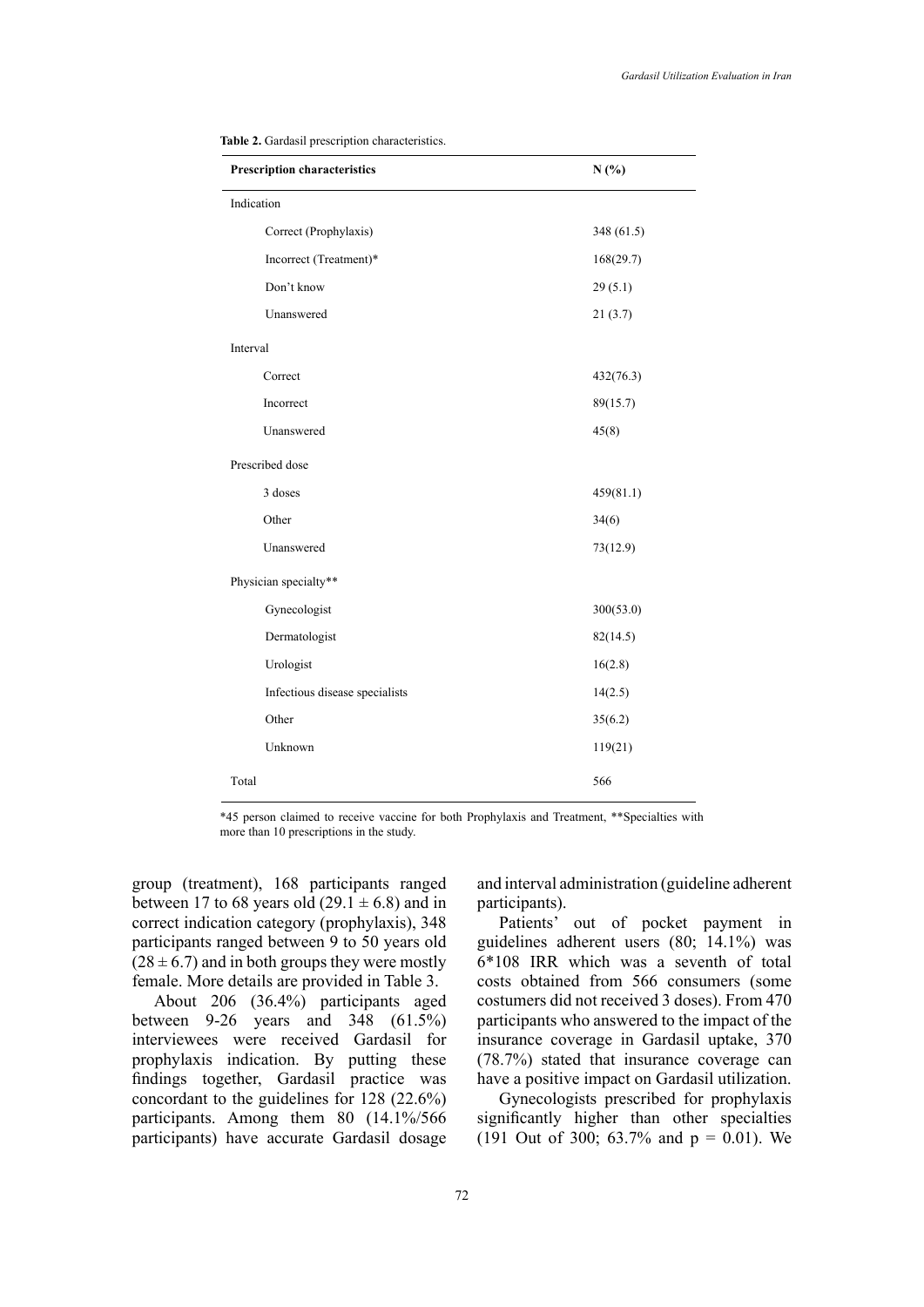| Characteristic                            | Correct<br>indication | Incorrect<br>indication $\epsilon$ | Do Not<br>know   | Not answered     |
|-------------------------------------------|-----------------------|------------------------------------|------------------|------------------|
| Age                                       |                       |                                    |                  |                  |
| $>26$                                     | 181(32)               | 86(15.2)                           | 17(3)            | 8(1.4)           |
| $9 - 26$                                  | 128(22.6)             | 63(11.2)                           | 8(1.4)           | 7(1.2)           |
| Unknown                                   | 39(6.9)               | 19(3.4)                            | 4(0.7)           | 6(1.1)           |
| Sex                                       |                       |                                    |                  |                  |
| Male                                      | 43(7.6)               | 41(7.3)                            | 4(0.7)           | 4(0.7)           |
| Female                                    | 302(53.4)             | 123(21.7)                          | 25(4.4)          | 16(2.8)          |
| Unknown                                   | 3(0.5)                | 4(0.8)                             | $\boldsymbol{0}$ | 1(0.2)           |
| <b>Educational</b> level                  |                       |                                    |                  |                  |
| BS and Above the BS                       | 239(42.2)             | 116(20.5)                          | 11(1.9)          | 14(2.5)          |
| lower than BS                             | 75(13.3)              | 30(5.3)                            | 13(2.3)          | 2(0.4)           |
| Unknown                                   | 34(6)                 | 23(3.9)                            | 5(0.9)           | 5(0.9)           |
| Prescribed dose                           |                       |                                    |                  |                  |
| 3 doses                                   | 285(50.4)             | 144(25.5)                          | 17(3)            | 12(2.1)          |
| Other                                     | 22(3.9)               | 10(1.8)                            | 1(0.2)           | 1(0.2)           |
| Unknown                                   | 42(7.4)               | 14(2.5)                            | 11(1.9)          | 7(1.2)           |
| Interval                                  |                       |                                    |                  |                  |
| Correct                                   | 272(48.1)             | 133(23.5)                          | 17(3)            | 10(1.8)          |
| Incorrect                                 | 53(9.4)               | 26(4.6)                            | 5(0.9)           | 5(0.9)           |
| Unknown                                   | 23(4.1)               | 9(1.6)                             | 7(1.2)           | 6(1.1)           |
| Physician specialty <sup>¥</sup>          |                       |                                    |                  |                  |
| Gynecologist                              | 191(33.7)             | 82(14.4)                           | 16(2.8)          | 11(1.9)          |
| Dermatologist                             | 41(7.2)               | 36(6.3)                            | 3(0.5)           | 2(0.4)           |
| Urologist                                 | 11(1.9)               | 9(1.6)                             | $\boldsymbol{0}$ | 1(0.2)           |
| Infectious disease specialists            | 8(1.4)                | 6(1.1)                             | $\boldsymbol{0}$ | $\boldsymbol{0}$ |
| Other                                     | 27(4.8)               | 2(0.4)                             | $\boldsymbol{0}$ | 1(0.2)           |
| Unknown                                   | 70(12.4)              | 33(5.8)                            | 10(1.8)          | 6(1.1)           |
| PCR-test result (female=466)              |                       |                                    |                  |                  |
| Negative PCR                              | 24(5.2)               | 3(0.6)                             | 3(0.6)           | 1(0.2)           |
| Positive type 6                           | 14(3)                 | 18(3.9)                            | 1(0.2)           | 2(0.4)           |
| Positive type 11                          | 5(1.1)                | 6(1.3)                             | $\boldsymbol{0}$ | $\bf{0}$         |
| Positive type 16                          | 8(1.7)                | 7(1.5)                             | 2(0.4)           | 1(0.2)           |
| Positive type 18                          | 1(0.2)                | 2(0.4)                             | 0                | $\boldsymbol{0}$ |
| Positive all four types                   | $\boldsymbol{0}$      | 0                                  | $\boldsymbol{0}$ | $\boldsymbol{0}$ |
| Positive other types*                     | 16(3.4)               | 6(1.2)                             | $\boldsymbol{0}$ | 2(0.4)           |
| PCR result not available                  | 18(3.9)               | 16(3.5)                            | 5(1.1)           | $\boldsymbol{0}$ |
| No PCR                                    | 166(35.6)             | 42(9)                              | 8(1.7)           | 5(1.1)           |
| Unknown                                   | 50(10.7)              | 23(4.9)                            | 6(1.3)           | 5(1.1)           |
| Awareness/knowledge Pap test (female=466) |                       |                                    |                  |                  |
| Yes                                       |                       |                                    |                  |                  |
| No                                        | 124(26.6)             | 48(10.3)                           | 7(1.5)           | 4(0.9)           |
| Unknown                                   | 120(25.8)             | 47(10)                             | 11(2.3)          | 4(0.9)           |
|                                           | 58(12.4)              | 28(6)                              | 7(1.5)           | 8(1.7)           |
| Total                                     | 348                   | 168                                | 29               | 21               |

**Table 3.** Patient and prescription characteristic based on the Gardasil indications. **Table 3.** Patient and prescription characteristic based on the Gardasil indications.

 $\epsilon$  45 person claimed to receive vaccine for both Prophylaxis and Treatment,<sup>\*</sup> Specialties with more than 10 prescriptions in the study \*other types; 31,35,39,40,43,44,45,51,52,53,55,56,58,66,67,68,82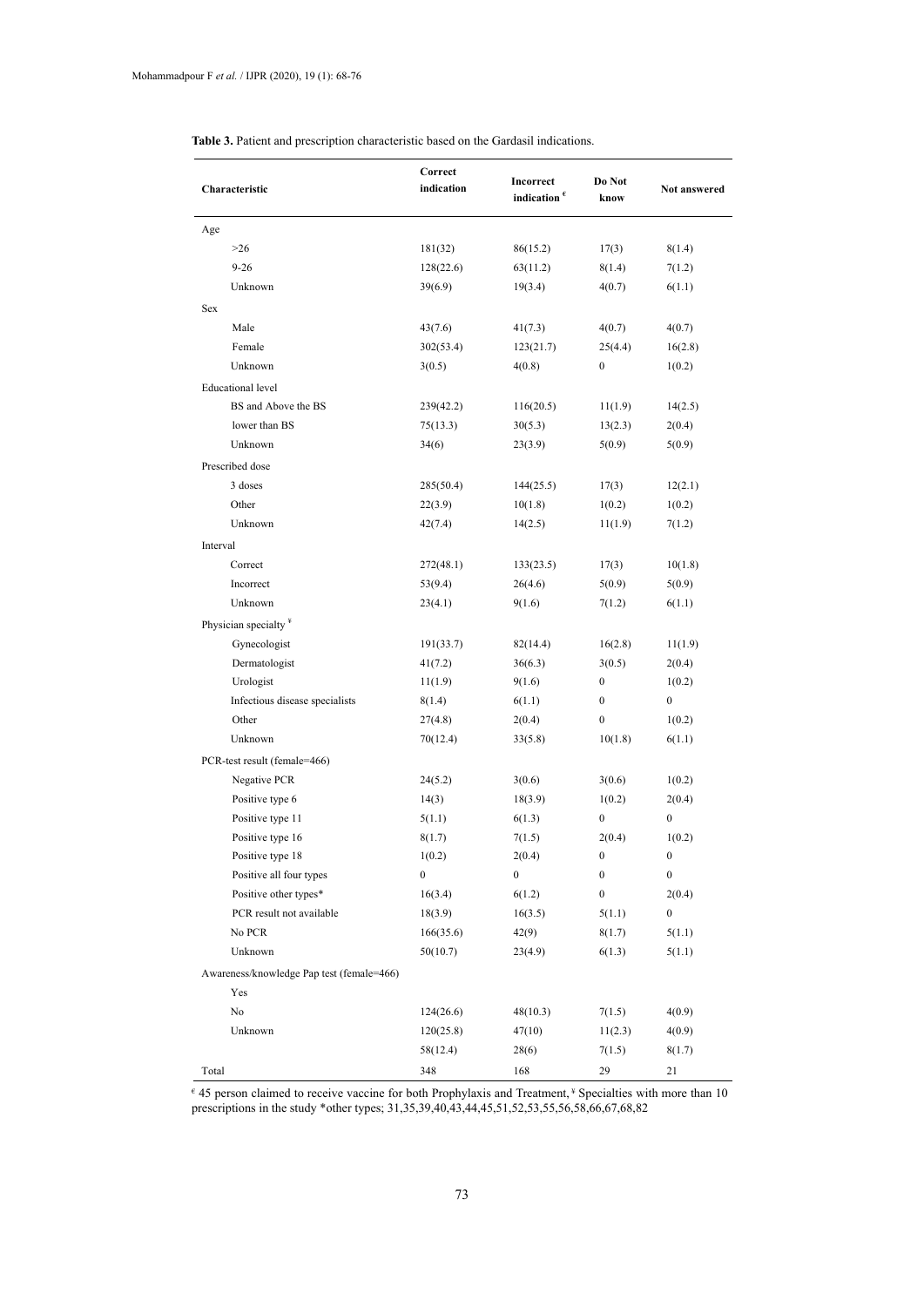didn't found any significant correlation between patient's education level and Gardasil prophylaxis indication based on above mentioned guidelines ( $p = 0.95$ ).

# **Discussion**

In this study we have evaluated the Gardasil utilization among its recipients which Gardasil was prescribed for them by any healthcare professional. We found out that a large number of prescribed Gardasil were out of the specified age range and did not comply with the approved indication. Hence, large amounts of money are wasted due to non-adherent to guideline.

Gardasil is indicated for cancer prophylaxis in both male and female aged 9 to 26 years old (6, 13). In 124 countries vaccination against HPV is part of the national immunization program (5). The recommended vaccination age varies from 9 to 14 for both boys and girls (5, 6, 14). In our study, only about 14 recipients (2.5%) fall in this range. So, in fact, in Iran Gardasil is not administered in recommended beginning age of vaccination and is shifted towards the older ages.

Regardless of the beginning age of vaccination, for the best result, Gardasil should be administered before possible HPV exposure via sexual intercourse (15, 16). The efficacy of vaccination among those who sexually are active is expected to be lower (16), but it is recommended that they fallow the age-based guidelines (17). Gardasil is not approved for use in older than 26 years  ${F, 2014 \#32}(6)$ . It has been reported by most studies in the United States that HPV prevalence after 25 would decrease (15). In Iran, also Shafaghi *et al*. found a peak of HPV incidence in women aged 18-25, and a decrease when they get older (18). In our study more than half of the recipients are older than 26 years old (52%). So, based on our result, prescribers practice is not acceptable by considering the beginning and the final recommended age for vaccination.

Another important consideration in vaccine administration is the intended indication. Quadrivalent vaccine (Gardasil) is indicated for prevention of HPV-associated anogenital diseases (6, 17, 19, 20). It is not recommended

for active external genital lesions and cancers treatment  $(1, 17, 21, 22)$ . In our study, about 30% of recipients claimed to receive vaccine for wrong indication (treatment) of the presented lesion without receiving any of Gardasil doses before the infection. As previously mentioned, it is best to take the vaccine even before that recipient expose to the risk of HPV infection due to sexual activity not after infection (15, 16). Based on our findings, prescribers are not fully in compliance with the suggested indication by the guidelines.

Pregnancy/lactating and patient underlying disease are the areas that doctors should pay more attention due to the lack of effectiveness or safety evidence. In the present study, only 4 and 6 females respectively were pregnant or lactating. Gardasil Safety has not been established in these specific groups (13). Although they were few, but still should be considered as a problem especially during pregnancy. Twenty two patients had an underlying disease which might diminish response to Gardasil, naturally or due to the consumed drugs. These include Immunosuppressive therapies in immunocompetent persons and or immunocompromised patients (6). It seems that informing prescribers in this regard can be useful.

In our study, we also found that 50% of respondents were not informed by their healthcare professionals that they should do their Pap smear, routinely afterward. This is important for patient to know that vaccination is not an alternative for routine cervical cancer screening, since there are several HPV types which are not covered or prevented by Gardasil (6, 14, 16, 18).

We found that gynecologists prescribed the right indication significantly more than other specialists, whereas in Dempsey *et al*. study pediatrician and family physician significantly chose eligible recipients more than gynecologist (23). However, in our study only 6 pediatrics and 6 GPs were among prescriber.

The frequency of received dose and their interval is also important in the success of vaccination. There is not enough evidence to support less than 3 doses vaccine efficacy (14). It has been stated that adolescents out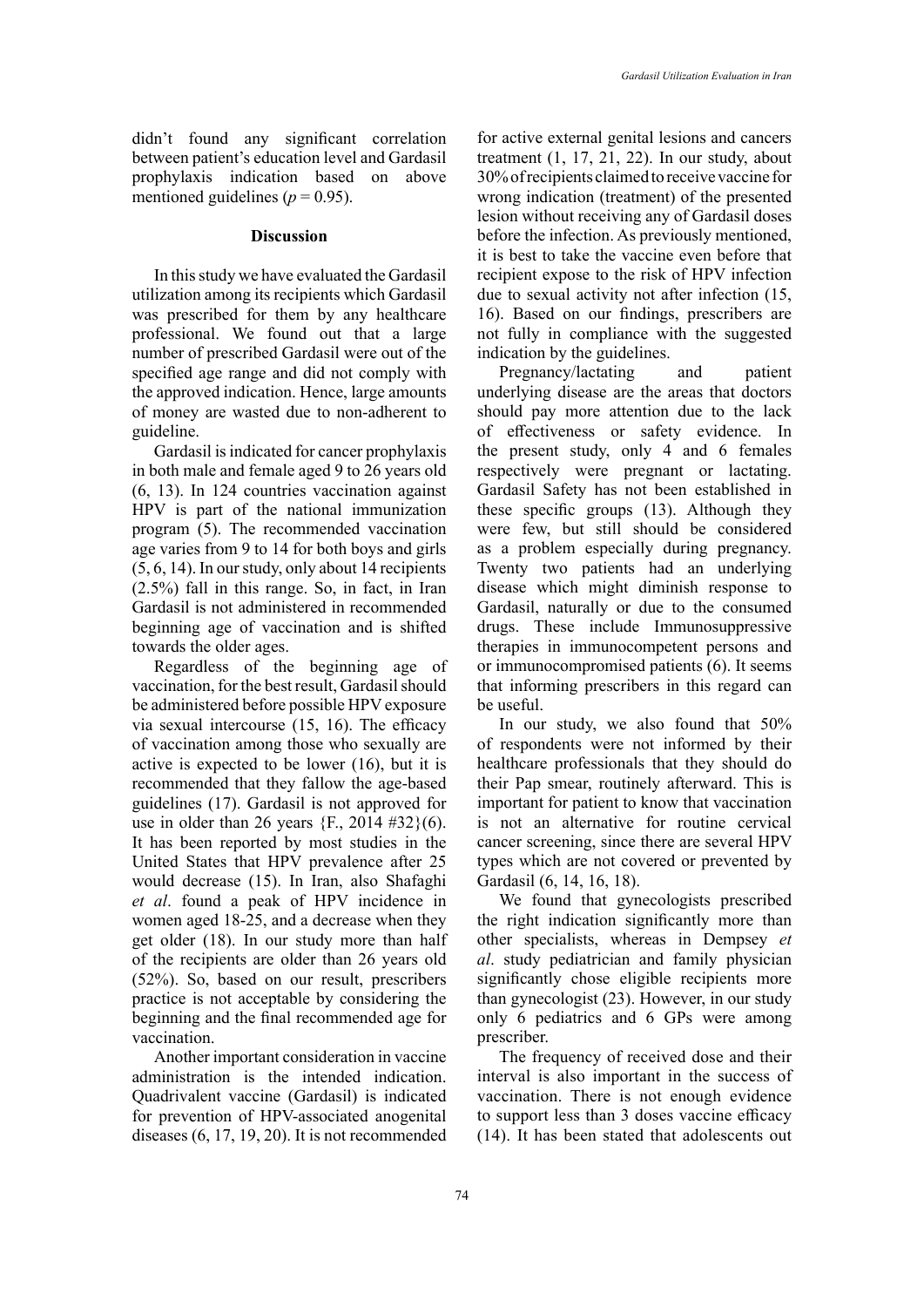of trials have lower immunity to HPV than those participated in clinical trials due to their lack of compliance to the vaccination schedule (6, 24). This non-adherence could be in the forms of not receiving vaccine at all or receiving it in other than suggested times (14, 24).

In most of the studies the rate of uptake is reported as an indicator for adherence of target group to vaccination (9, 11). Since the subject here is prescriber practice, instead of uptake rate, we assessed the number of doses prescribed by prescriber and the information about the dose intervals which should be given to the patient. In our study, most participants received 3 doses and stated the correct interval within vaccine administration as well. So it seems that prescribers are aware of the Gardasil dosage and interval administration.

Khatibi *et al*. which assessed cost effectiveness of Gardasil in Iran, stated that in current situation of Iran, Gardasil vaccination is not cost-effective (5). Yet Gardasil sale in Iran in a period of 5 years (March 2011 till March 2015) started from 1,250 vials in first year and reached to 23,500 vials in last year based on available data of Iran pharmaceutical wholesale data (provided by Food and Drug department of the I.R. Iran Ministry of Health). As reported by other studies high cost of Gardasil has been mentioned in several studies as vaccination barrier (11, 14, 24, 25). The abovementioned data represents Gardasil sales situation while it is not insured by Iran public health insurance and only for those who has private health insurance its expenses might be partly covered by the contractor. So, as most of our participants answered, the insurance coverage would have a positive impact on Gardasil uptake and utilization, and in our case, its irrational utilization.

Based on our study, by considering the correct indication in correct age group with correct frequency of doses and intervals as appropriate prescribing; Gardasil is prescribed appropriately according to the guidelines only in 14.1% cases (6). The money which is spent by this group for Gardasil vaccination is about 6\*108 IRR which was a seventh of total costs obtained from all 566 consumers. This means that about 85% of the money spending on Gardasil is wasted due

to one of the fallowing reason; wrong age, wring indication, wrong frequency, or wrong interval.

# **Conclusion**

Our study provides a picture of Gardasil utilization situation in Iran. Based on our findings, prescribers' practice for administrating Gardasil is obviously not appropriate, since only about 14% is prescribed according to guidelines. This wrong practice imposes burdensome cost to community and government. According to Gardasil growing rate of use, this cost expected to be increased. The underlying reasons for this behavior cannot be extracted by this study and there are uncertainties about it. But, we are certainly in urgent need for appropriate interventions and supervision in National level to regulate Gardasil consumption.

# **Acknowledgement**

 This study was supported by grant number 27887-156-04-93 of the Deputy of Research in Tehran University of Medical Sciences.

## **References**

- 1. Harper DM, Vierthaler SL and Santee JA. Review of gardasil. *J. Vaccines. Vaccin.* (2010) 1: 107.
- 2. Gizzo S, Noventa M and Nardelli GB. Gardasil administration to hr-HPV-positive women and their partners. *Trends. Pharmacol. Sci*. (2013) 34: 479-80.
- 3. Khorasanizadeh F, Hassanloo J, Khaksar N, Taheri SM, Marzaban M, Rashidi BH, Sari AA and Zendehdel K. Epidemiology of cervical cancer and human papilloma virus infection among Iranian women - analyses of national data and systematic review of the literature. *Gynecol. Oncol*. (2013) 128: 277-81.
- 4. Franco EL and Harper DM. Vaccination against human papillomavirus infection: a new paradigm in cervical cancer control. *Vaccine*. (2005) 23: 2388-94.
- 5. Khatibi M, Rasekh HR, Shahverdi Z and Jamshidi HR. Cost-effectiveness evaluation of quadrivalent human papilloma virus vaccine for hpv-related disease in Iran. *Iran. J. Pharm. Res.* (2014) 13: 225- 34.
- 6. Markowitz LE, Dunne EF, Saraiya M, Chesson HW, Curtis CR, Gee J, Bocchini Jr JA and Unger ER. Human Papillomavirus Vaccination